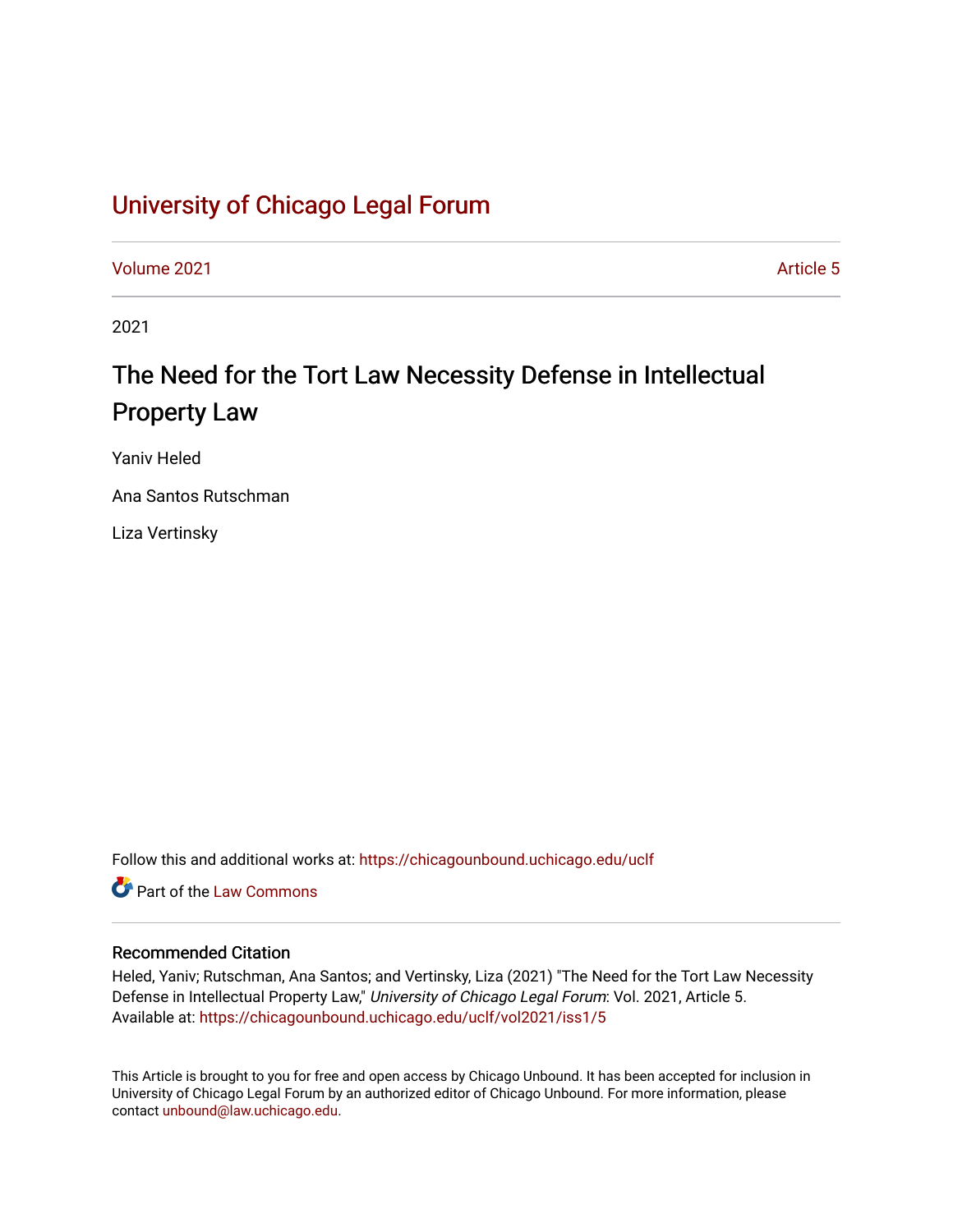# **The Need for the Tort Law Necessity Defense in Intellectual Property Law**

*Yaniv Heled*† *Ana Santos Rutschman*†† *Liza Vertinsky*†††

#### I. INTRODUCTION

The COVID-19 pandemic has laid bare inherent tensions between the protection of intellectual property (IP) and the health of individuals touched by life-threatening medical conditions. A few examples have even made front page news. Hospitals are searching desperately for ventilator parts while 3-D printing instructions for such parts remain unshared for fear of liability. And potentially lifesaving medicines remain out of reach because their manufacture and distribution on sufficient scale is limited by the threat of patent infringement.1 The threat of liability for IP infringement also dampens the ability to innovate under emergency conditions, intensifying the tension between the protection of IP and the protection of human lives. A number of policy responses have been proposed to address this tension, including the exercise of government rights under the Defense Production Act to IP

<sup>†</sup> Associate Professor, Georgia State University College of Law; J.S.D. 2011, LL.M. 2004 Columbia Law School; LL.B. 2000, Undergraduate Diploma in Biology 2000 Tel Aviv University.

<sup>††</sup> Assistant Professor of Law, Saint Louis University School of Law, Center for Health Law Studies and Center for Comparative and International Law. S.J.D., LL.M., Duke Law School.

<sup>†††</sup> Associate Professor, Emory Law School; Ph.D. (econ.) 1997, J.D. 1997 Harvard University; M.A. (econ.) 1992 University of British Columbia; B.A. 1991 Oxford University.

We are grateful to Timothy Lytton for comments on an earlier version of the essay. We also thank Cynthia Ho, Christa Laser, Rachel Sachs, Sean Tu, Ofer Tur-Sinai and participants at the 2021 WIPIP Conference for their comments and suggestions. We are also grateful to Lane McKell and Alessandra Palazzolo for their assistance with research for this essay.

<sup>1</sup> *See, e.g.*, Glyn Moody, *Volunteers 3D-Print Unobtainable \$11,000 Valve for \$1 to Keep COVID-19 Patients Alive; Original Manufacturer Threatens to Sue*, TECHDIRT (Mar. 17, 2020), https://www.techdirt.com/articles/20200317/04381644114/volunteers-3d-print-unobtainable-11000-valve-1-to-keep-covid-19-patients-alive-original-manufacturer-threatens-to-sue.shtml [https://perma.cc/DZX2-JX4G].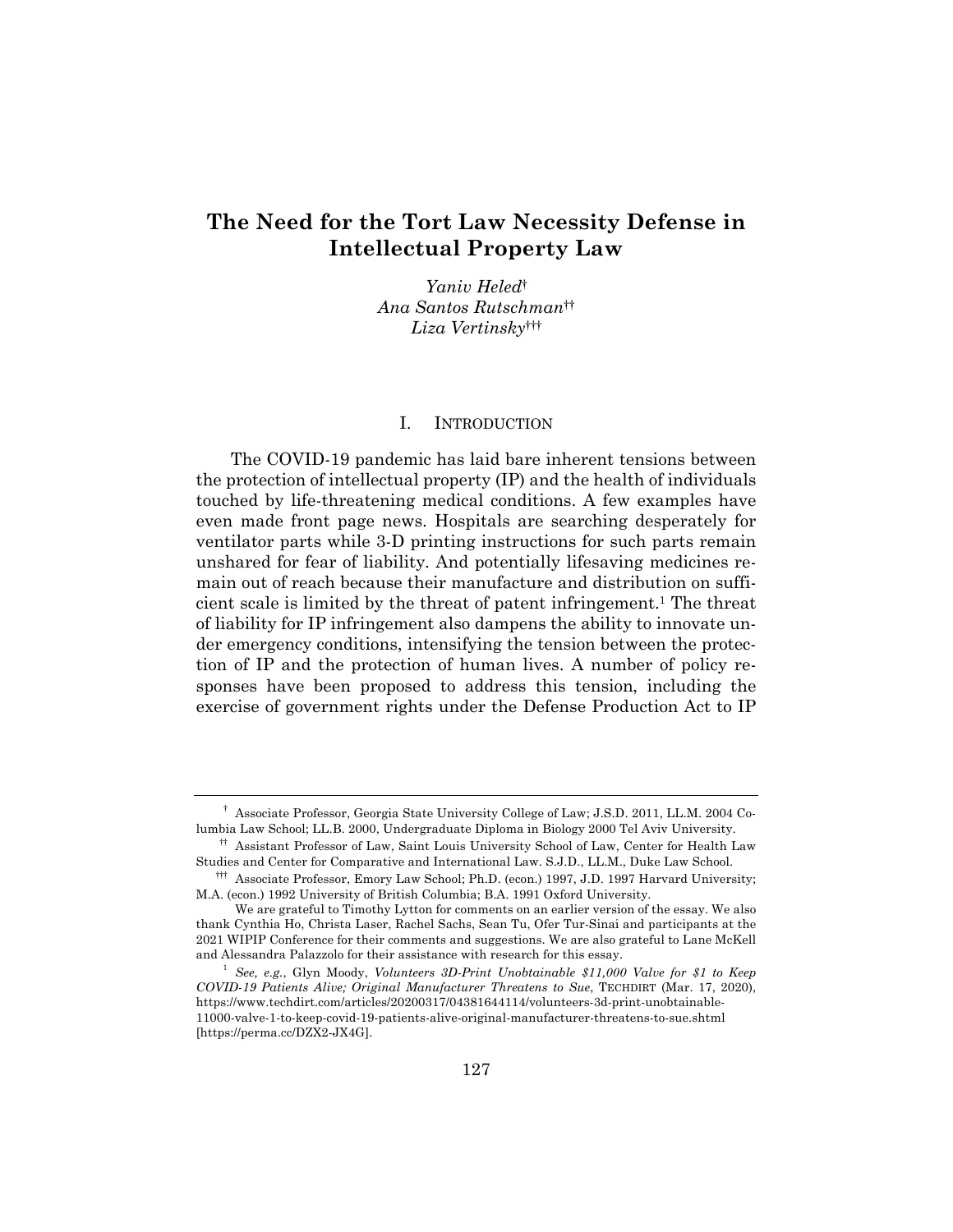contexts; <sup>2</sup> government use of patented technologies;3 compulsory licensing;4 legislation that would allow for emergency overrides to IP protections;<sup>5</sup> and efforts to encourage companies to make their IP freely available on a voluntary basis, most notably through the Open COVID Pledge.6 But fears of disrupting IP protections have curtailed the use of these measures, leaving the tensions between IP protection and lifesaving access largely untouched.

Instead of looking for solutions that would entail legislative action, a stretch of emergency powers, or vague private commitments, we suggest that the law already provides a mechanism for addressing this tension in the form of the age-old common tort law doctrine of necessity (aka lesser-harm or lesser-evil defense). Our proposed use of the necessity defense is specifically designed to address the lack of adequate mechanisms within IP law to balance the social value of preventing harm through unauthorized use of IP against the social value of providing strong property rights in lifesaving technologies.7 Even where the public interest is explicitly taken into account—such as in the case of judicial decisions to grant an injunction against a patent infringer or under the copyright fair use doctrine—the nature of this public interest remains amorphous, the weight it carries limited, and it is usually untethered from concerns about access to lifesaving technologies.<sup>8</sup> We sug-

 $2\degree$  Defense Production Act of 1950, 50 U.S.C. §§ 4501-4568.

<sup>3</sup> Christopher J. Morten & Charles Duan, *Who's Afraid of Section 1498? A Case for Government Patent Use in Pandemics and Other National Crises*, 23 YALE J.L. & TECH. 1 (2020).

<sup>4</sup> *See, e.g.*, Sapna Kumar, *Compulsory Licensing of Patents During Pandemics*, CONN. L. REV. (forthcoming 2021), https://papers.ssrn.com/sol3/papers.cfm?abstract\_id=3636456 [https://perma.cc/YF9N-C3YM]; *see also* Frederick M. Abbot & Jerome H. Reichman, *Facilitating Access to Cross-Border Supplies of Patented Pharmaceuticals: The Case of the COVID-19 Pandemic*, 23 J. INT'L ECON. L. 535 (2020).

<sup>5</sup> *See, e.g.*, Facilitating Innovation to Fight Coronavirus Act, S. 3630, 116th Cong. (2020).

<sup>6</sup> *See* OPEN COVID PLEDGE, https://opencovidpledge.org/ [https://perma.cc/CXB5-PHUD] (last visited June 27, 2021); *see also* Jorge L. Contreras, *Expanding Access to Patents for COVID-19*, *in* ASSESSING LEGAL RESPONSES TO COVID-19 158, 160 (Scott Burris et al. eds., 2020).

 $7$  While the market impact of our proposal is likely to be limited, given the parameters of the defense as we describe it in the paper, it should also be acknowledged that there is an ongoing unsettled debate about the relationship between the "strength" of patent rights and innovation which makes judging the market impact of changes in IP law both difficult to ascertain and contested. *See, e.g.*, Heidi Williams, *Intellectual Property Rights and Innovation: Evidence from the Human Genome* (Nat'l Bureau of Econ. Rsch., Working Paper No. 16213, 2010); Petra Moser, *Patents and Innovation: Evidence from Economic History*, 27 J. ECON. PERSP. 23 (2013).

<sup>8</sup> *See, e.g.*, eBay Inc. v. MercExchange, LLC, 547 US 388, 393–94 (2006) (holding that the traditional four-factor test, which includes the public interest, should be used in making decisions about whether to award an injunction for patent infringement). Despite the directive to consider the public interest, there seems to have been little change to decision-making about injunctive relief due to public interest concerns post-*eBay*. *See, e.g.*, Christopher B. Seaman, *Permanent Injunctions in Patent Litigation after* eBay*: An Empirical Study*, 101 IOWA L. REV. 1949, 1982–83 (2016). While the ITC provides a more robust role for the public interest in determining whether to issue an exclusion order for infringing goods entering the United States, judges have rarely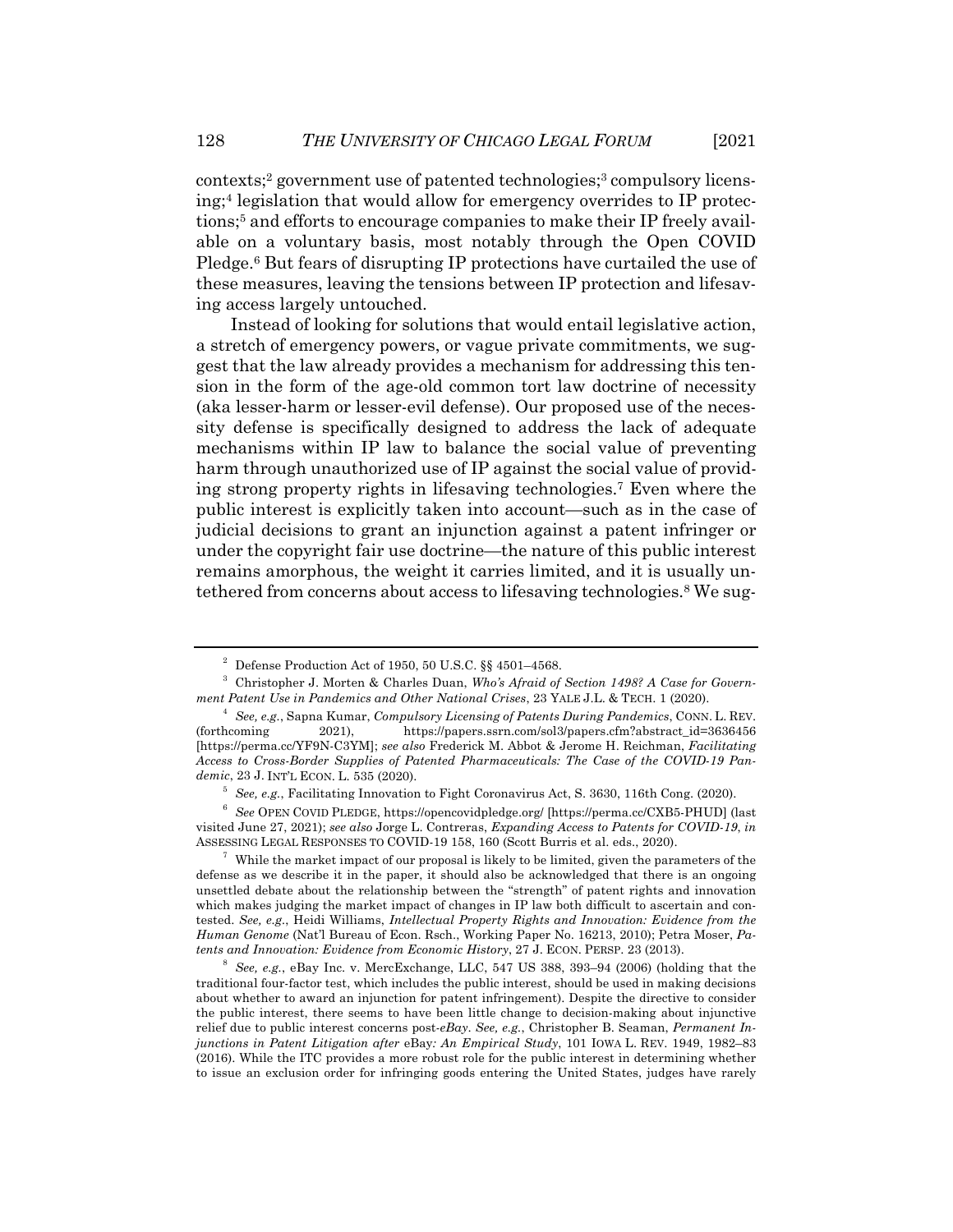gest that the defense of necessity can help inject responsiveness to urgent public health needs into the IP ecosystem in a way that avoids significant changes or impediments to its functioning. While drawing from examples that are specific to a highly disruptive public health crisis, our proposal also responds to broader, systemic shortcomings in the way IP law impacts access to lifesaving technologies.<sup>9</sup>

## II. CHILLING EFFECTS OF PROPRIETARY FRAMEWORKS ON EMERGENCY ACCESS TO WELFARE-ENHANCING GOODS

Many of the goods needed to respond to emerging and acute public health problems are covered by a web of IP rights. This web consists primarily of patents, but it may also include other forms of IP, such as copyrights and trade secrets.10 The presence of an inflexible web of IP rights may yield particularly troubling results for social welfare during sudden or large-scale crises. The exclusionary ability of an IP rightsholder, uncertainty about the scope of IP rights, or simply the lack of time to obtain permission to use or replicate IP-protected goods may lead to situations in which an otherwise overriding interest (either public or individual) in accessing these goods is set aside due to concern of liability. As a result, society loses the potentially immense social value of unauthorized use of IP to meet emergency health needs. <sup>11</sup> This has likely been the case during the COVID-19 pandemic.

To illustrate, consider an example drawn from the first wave of the COVID-19 pandemic. At the height of the first wave of the pandemic, a hospital in Northern Italy came close to running out of valves for ventilators, critical for keeping severely ill COVID-19 patients alive.12 When

invoked the public interest to deny an exclusionary order. *See, e.g.*, Kristen J. Osenga, *What Happened to the Public's Interest in Patent Law?*, 19 FEDERALIST SOC'Y REV. 198, 200 (2018) (discussing the limited role of public interest as a factor limiting patent rights).

<sup>&</sup>lt;sup>9</sup> The arguments made in response to measures such as the one we propose often focus on the need for strong incentives to produce lifesaving technologies. In other work, we take on the question of whether the current incentive structure(s) created by the patent and other market-based systems actually produce the optimal level and type of innovation needed to respond to public health emergencies. *See, e.g.*, Yaniv Heled et al., *The Problem with Relying on Profit-Driven Models to Produce Pandemic Drugs,* J.L. & BIOSCI. Jan.–Dec. 2020.

 $^{10}\,$  The full extent of the intersection of these different IP regimes and rights as they pertain to biomedical products have yet to be fully fleshed out in doctrine and caselaw. *See generally*, *e.g.*, DINUSHA MENDIS ET AL., 3D PRINTING AND BEYOND: INTELLECTUAL PROPERTY AND REGULATION (2019).

 $11$  Under U.S. law, except in specific instances, infringement of patents, trademarks, and copyrights and misappropriation of trade secrets are strict liability torts, requiring the IP owner to establish only that (1) the IP right is valid, and (2) there was violation of the right by the alleged infringer. Establishing a scienter is not required. For a discussion of strict liability in the context of patent law, see Roger D. Blair & Thomas F. Cotter, *Strict Liability and Its Alternatives in Patent Law*, 17 BERKELEY TECH. L.J. 799 (2002).

<sup>12</sup> *See* Anas Essop, *Hospital in Italy Turns to 3D Printing to Save Lives of Coronavirus Patients*, 3D PRINTING INDUS. (Mar. 18, 2020), https://3dprintingindustry.com/news/hospital-in-italy-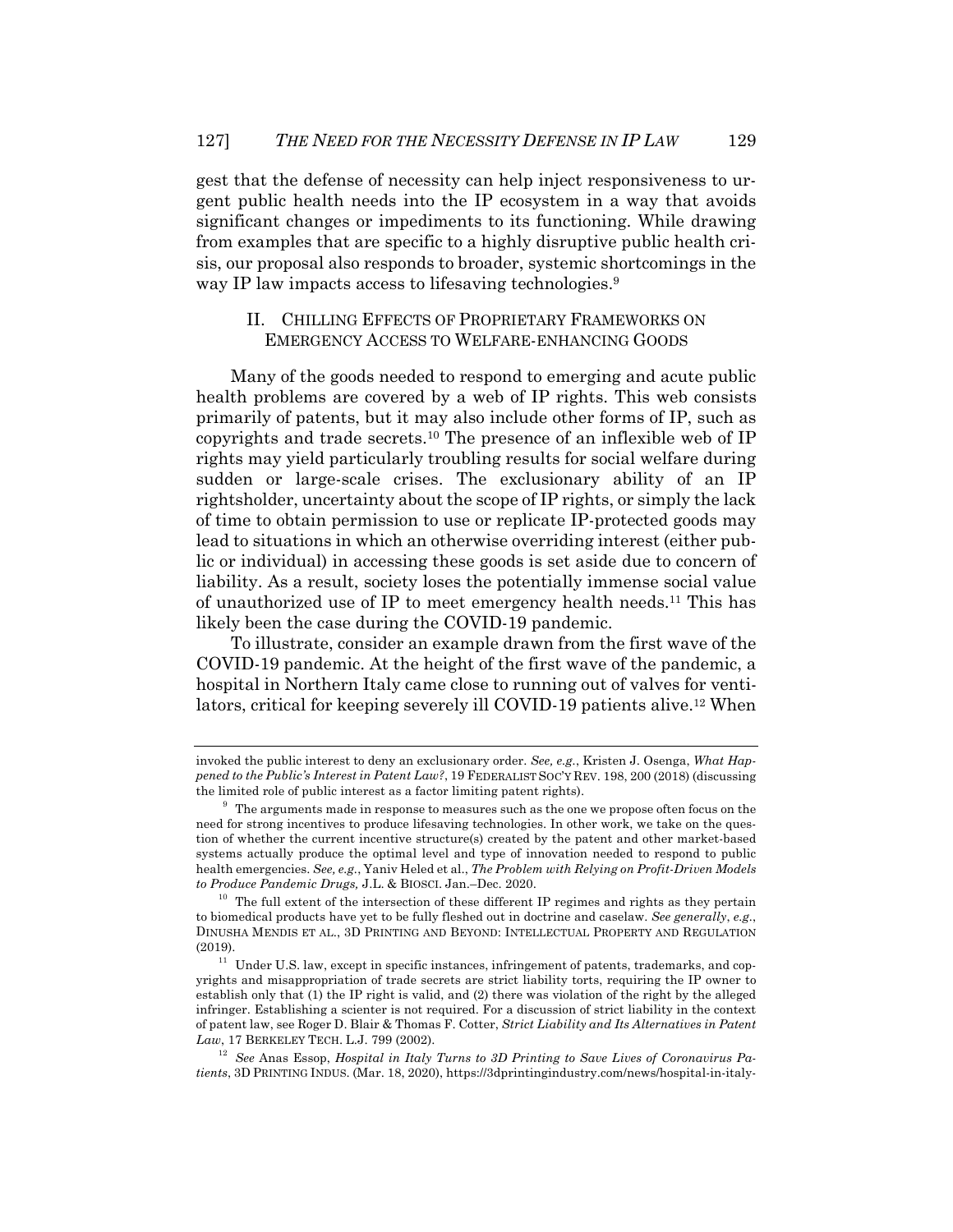the manufacturer of the valves, which are patented and normally sold for slightly above  $$10,000$  each,<sup>13</sup> was unable to provide replacement valves, the hospital obtained and used locally 3-D printed copies made by local engineers.14 The Italian engineers 3-D–printed one hundred copies within a day at a cost that barely exceeded \$1 per valve.15 Despite the apparent social value of making their work more broadly available, the engineers were unwilling to share the 3-D printing instructions for the valves with others for fear of liability arising from IP infringement.<sup>16</sup>

While this early pandemic story of IP access barriers to ventilator valves made headline news, many other examples are inevitably occurring without publicity, for obvious reasons. Even in times of crisis, there is little incentive for parties partaking in unauthorized use of IP to draw attention to their actions. In other cases, the untold story may be one of missed opportunity, where unauthorized use of lifesaving technologies does not occur due to overdeterrence. Ideally, for example, one could envision chemists and compounding pharmacists engaging in unauthorized manufacturing of patented lifesaving pharmaceuticals that are in short supply or priced beyond the reach of certain patients and entities. Other lifesaving work might require the misappropriation of proprietary clinical information and manufacturing know-how necessary to develop and manufacture the lifesaving treatments. IP rights could deter unauthorized use of protected technologies in such situations despite such use being both socially desirable and ethically justifiable. This reality may be especially prevalent in countries like the United States, where IP laws do not make exceptions for lifesaving conduct, even during a public health emergency.

Access to technologies protected by IP can be obtained through private licensing, compulsory licensing, patent pledges, and pooling arrangements. Underuse of technologies covered by IP in situations of extreme public need is attributable, in large part, to the inadequacy of these mechanisms for balancing IP rights and the public interest in speed and flexibility in cases of crisis or emergency.

Contemporary IP regimes make the use and transfer of protected technologies largely dependent on complex and time-consuming private

turns-to-3d-printing-to-save-lives-of-coronavirus-patients-169136/ [https://perma.cc/8H6D-TT8Z].

<sup>13</sup> *See* Moody, *supra* note 1.

<sup>14</sup> *See* Essop, *supra* note 12.

<sup>15</sup> *See id.*

<sup>16</sup> *See* Moody, *supra* note 1. Although not acknowledged at the time, the actions of this team of engineers had almost certainly already infringed at least some IP laws, including, potentially, in the creation and use of the digital file containing instructions on how to print the valves, the 3-D printing of the valves, the creation of the printed valves themselves, the installation of the valves into ventilators, and the use of the valves.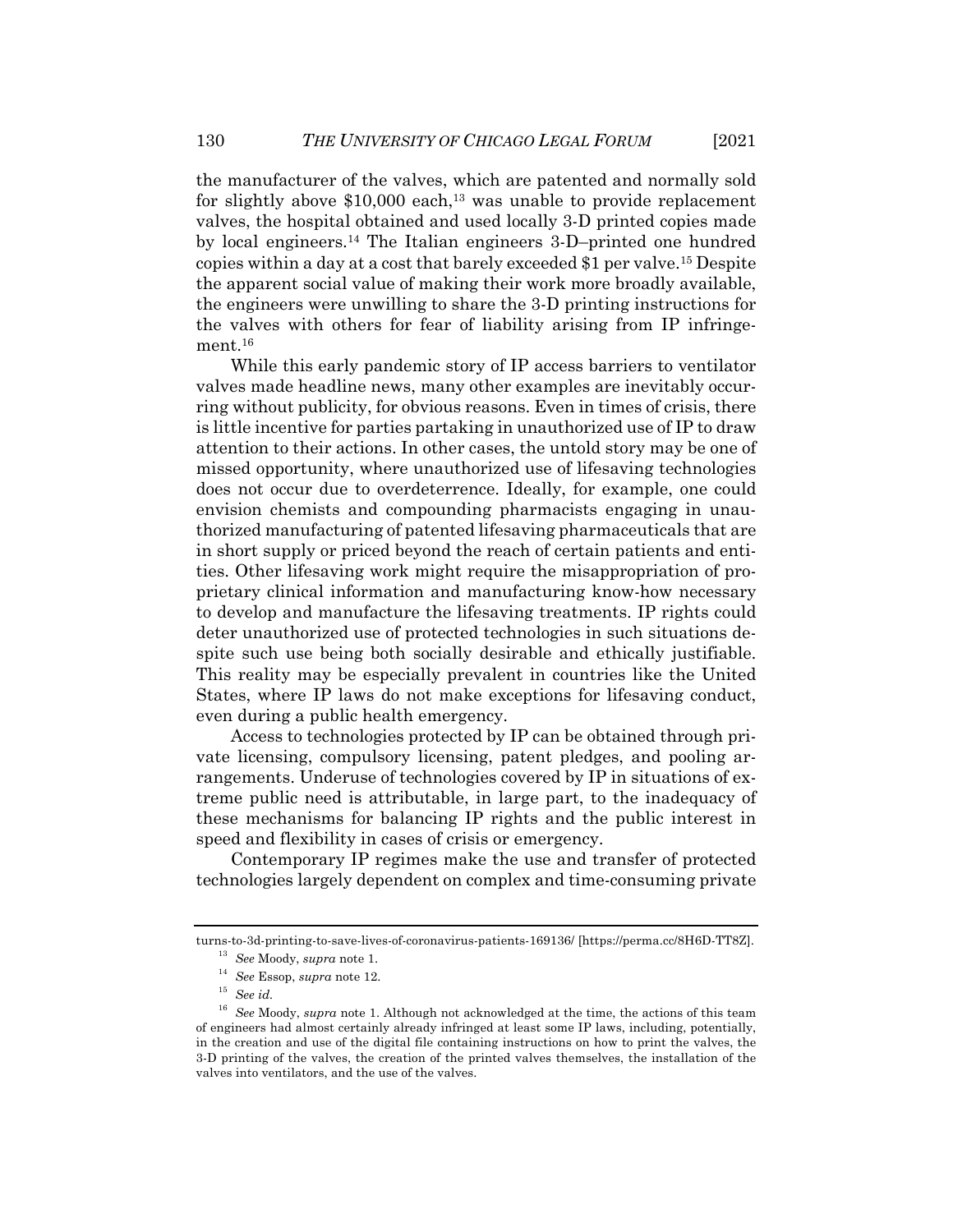negotiations between parties, with highly uncertain outcomes. IP laws presume that parties in need of such technologies have the time, resources and expertise necessary to conduct such negotiations and do not make allowances for the flexibility and speed required in situations of urgent need.17

Public mechanisms for securing access to IP to meet emergency needs, such as compulsory licensing and march-in rights, are time-consuming, politically fraught, and often require centralized, coordinated action.18

Pledges of non-assertion of IP rights depend on the varying goodwill of a plethora of players, are typically restricted to a relatively small set of embodiments of the requisite technology, and may present enforceability problems. The limitations of IP pledges were made apparent during the recent pledge of non-assertion of rights by the pharmaceutical companies AstraZeneca and Moderna concerning their COVID-19 vaccines. These pledges were in practice substantially more limited than initially understood by the public at large.19

Pooling mechanisms, which provide some ex-ante certainty, are similarly limited in scope, types of technology, number of participants, and public awareness. The Open COVID Pledge, for example, was rapidly formed to enable "holders of intellectual property to share [ ] their intellectual property for the purposes of ending and mitigating the COVID-19 Pandemic,"20 but it did not attract many participants and technologies in crucial fields such as those related to vaccines. This pooling attempt ran parallel to efforts by governments and international organizations to coordinate the development of technologies for the response to the pandemic, each competing for public awareness,

<sup>17</sup> *See, e.g.*, Joshua D. Sarnoff, *TRIPS, COVID-19, and the Right to Repair and Produce Needed Medical Products in Emergencies (Part 1 of 2)*, TRADERX REP. (June 11, 2020), https://www.traderxreport.com/covid-19/trips-covid-19-and-the-right-to-repair-and-produce-

needed-medical-products-in-emergencies-part-1-of-2/ [https://perma.cc/W8ZE-U257] (suggesting the need for a legislative repair exemption from IP liability to address public health emergencies); Jorge L. Contreras, *Research and Repair: Expanding Exceptions to Patent Infringement in Response to a Pandemic*, J.L. & BIOSCI., Jan.–June 2020, at 2–7 (reviewing the limitations of existing research and repair exemptions from IP liability during a pandemic); Ellen 't Hoen, *Protect Against Market Exclusivity in the Fight Against COVID-19*, 26 NATURE MED. 813, 813 (2020) (discussing the obstacles posed by IP to the development of treatments for COVID-19 and the limitations of existing mechanisms of limiting IP).

<sup>18</sup> *See, e.g.*, EDUARDO MOISÉS PEÑALVER & SONIA K. KATYAL, PROPERTY OUTLAWS 93–108 (2010) (describing the fraught nature of attempting to issue compulsory licenses during public health emergencies).

<sup>19</sup> *See, e.g.*, Donato Paolo Mancini, *AstraZeneca Vaccine Document Shows Limit of No-Profit Pledge*, FIN. TIMES (Oct. 7, 2020), https://www.ft.com/content/c474f9e1-8807-4e57-9c79- 6f4af145b686 [https://perma.cc/XK9K-WVW4].

<sup>20</sup> *Frequently Asked Questions*, OPEN COVID-19 PLEDGE, https://opencovidpledge.org/faqs/ [https://perma.cc/LNV6-G4LU] (last visited June 27, 2021).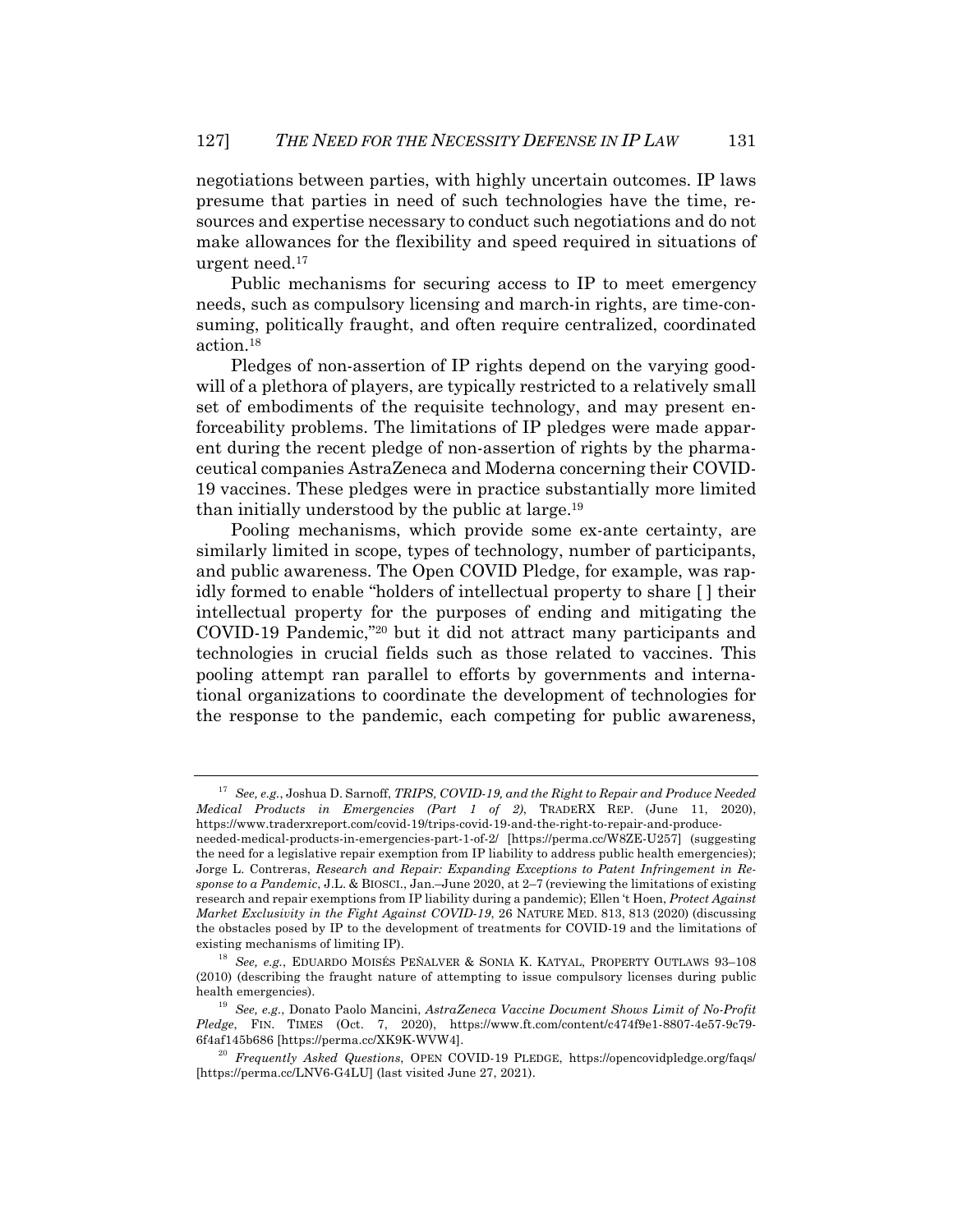participation, and technological reach, and each ultimately limited in impact.

Overall, the inability to meet extraordinary needs for biomedical goods through existing IP mechanisms such as those discussed above may lead to detrimental personal and public health outcomes, including the worsening of disease and loss of human life.

We argue that contemporary IP needs a flexible solution to address access to technologies under conditions of dire need—in particular, access to biomedical technologies during a public health crisis. Although such a solution may vary in form, the basic approach of excepting certain types of conduct from IP liability to achieve public health goals is applicable across different fields of IP, as demonstrated in recent work by Michael Carrier, Eduardo Moisés Peñalver and Sonia Katyal, and others.21 Any solution should balance observing legally established IP rights, on the one hand, with access to protected technologies without rightsholder permission in situations of dire need. Our argument is that we have one such solution that lies in plain (legal) sight, in the commonlaw tort doctrine of necessity. We conclude that IP law should incorporate this age-old doctrine in much the same way as it has done for other doctrines originating in torts and other bodies of law.

### III. A SOLUTION HIDING IN PLAIN (LEGAL) SIGHT: APPLYING THE DOCTRINE OF NECESSITY TO IP

The exact origins of the doctrine of necessity in English common law are uncertain, but cases in which necessity established a defense to tort liability go back at least as far as the  $1500s.<sup>22</sup>$  From English law,

<sup>21</sup> *See* Karen E. Sandrik, *Reframing Patent Remedies*, 67 U. MIAMI L. REV. 95, 142–45 (2012) (proposing an incomplete privilege to infringe patents similar to the necessity defense); PEÑALVER & KATYAL, *supra* note 18, at 190–97 (discussing necessity as a possible mechanism for overcoming patent protections during public health emergencies); *see generally* Michael A. Carrier, *Cabining Intellectual Property Through a Property Paradigm*, 54 DUKE L.J. 1 (2004) (describing the role of the necessity doctrine and necessity defense across different areas of intellectual property); Deepa Varadarajan, *Trade Secret Fair Use*, 83 FORDHAM L. REV. 1401 (2014) (highlighting the need for additional exceptions to trade secrecy protections, including to promote and safeguard public health).

<sup>22</sup> *See, e.g.*, Brian Angelo Lee, *Emergency Takings*, 114 MICH. L. REV. 391, 403 n.56 (2015) (citing Maleverer v. Spinke, 73 Eng. Rep. 79 (K.B.) 81 (1537) ("Yet we will well agree that in some cases a man may justify the commission of a tort, and that is in cases where it sounds for the public good . . . a man may justify pulling down an [sic] house on fire for the safety of the neighbouring houses . . . .")); John P. Finan & John Ritson, *Tortious Necessity; The Privileged Defense*, 26 AKRON L. REV. 1, 1–2 (1992) (describing additional old English cases in which the necessity defense served to shield from tort liability); Mouse's Case, 12 Co. Rep. 63 (1608) (justifying the tossing of personal luggage from a ferry to save its passengers' lives during a storm).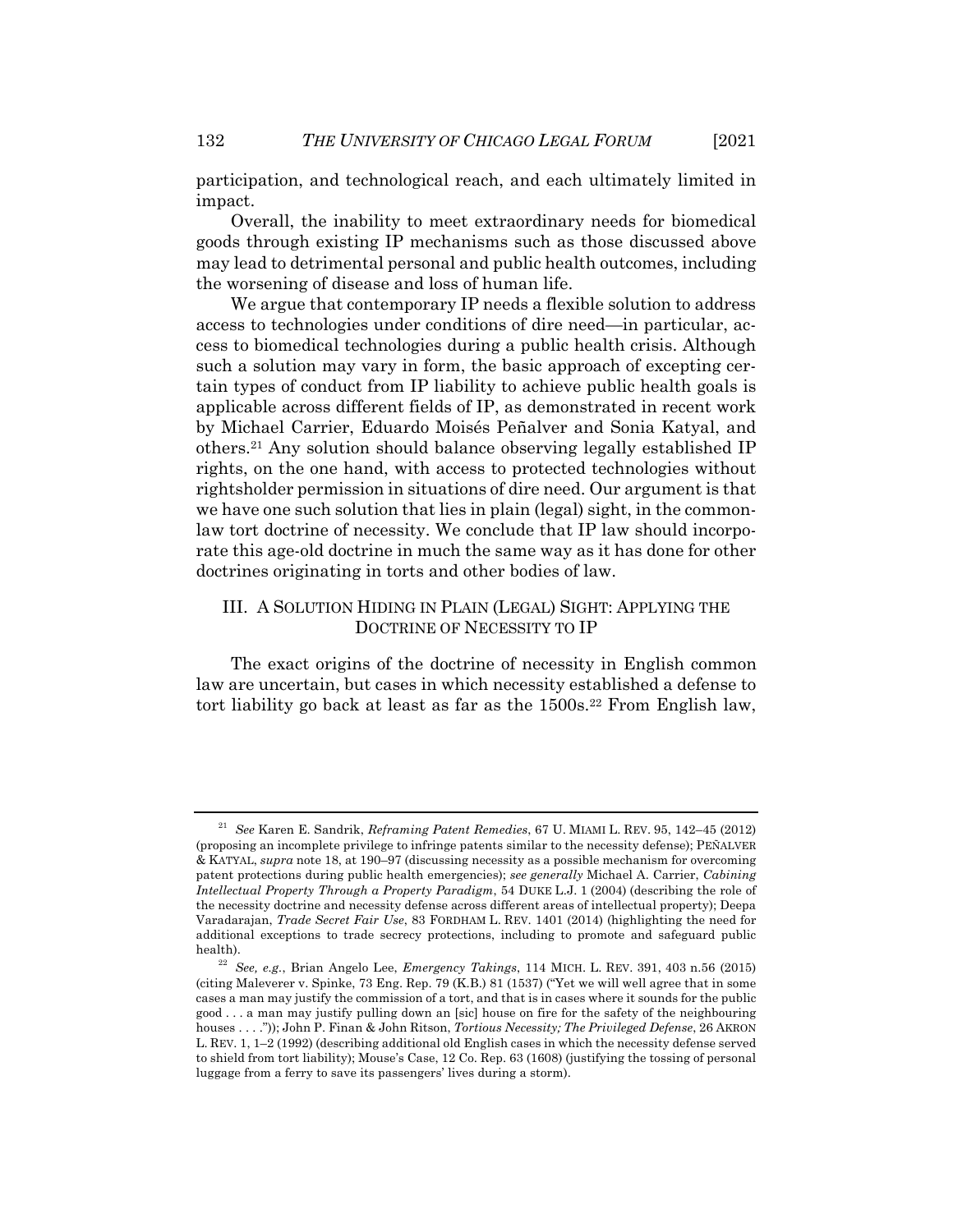the necessity doctrine has seamlessly "migrated" to the law of the colonies and then to American tort law, where it has continuously served as an affirmative defense against tort claims.23

Necessity, also known as the "lesser of two evils" defense, is typically raised as a defense against liability for tortious acts resulting in property damage, primarily by way of trespass or conversion.24 Tort law distinguishes between two kinds of necessity: private necessity and public necessity. Under both private and public necessity, tortfeasors are privileged to trespass on land or chattel in possession of another if the tortfeasors reasonably believe such acts are necessary for protecting the person or property of themselves, another person, or the public.25 Two significant differences mark the line between private and public necessity. First, whereas private necessity applies to tortious acts aimed at averting injuries to the tortfeasor or an identifiable, specific third person, public necessity encompasses acts that the tortfeasor undertakes to avert an imminent public disaster.<sup>26</sup> Second, whereas public necessity, like self-defense, provides a complete or near complete defense that shields the tortfeasor from any liability for any harm, private necessity results in an incomplete privilege only and requires compensation of the property owner for damages caused as a result of the tortfeasor's acts.<sup>27</sup>

Importantly, the privilege arising from both private necessity and public necessity is contingent upon proportionality. The tortfeasor's actions taken to protect the interests of herself, others, and the public must not be disproportionate to the harm caused by the tortfeasor in her efforts to avert the perceived imminent harm.<sup>28</sup>

<sup>&</sup>lt;sup>23</sup> For early American decisions, see Putnam v. Payne, 13 Johns. 312 (N.Y. Sup. Ct. 1816) (sanctioning the killing of a "ferocious and dangerous dog" permitted to run freely by its owner); Seavey v. Preble, 64 Me. 120, 123 (1874) (justifying the removal of wallpaper from the walls of rooms in which smallpox patients were confined).

<sup>24</sup> *See Necessity*, BLACK'S LAW DICTIONARY (11th ed. 2019); RESTATEMENT (SECOND) OF TORTS §§ 196, 197, 261–63 (AM. L. INST. 1965).

<sup>25</sup> *See* RESTATEMENT (SECOND) OF TORTS §§ 196–97 (AM. L. INST. 1965).

<sup>26</sup> *See id.*

 $^{27}$  DAN B. DOBBS ET AL., THE LAW OF TORTS § 117 (2d ed. 2020); Vincent v. Lake Erie Transp. Co., 109 Minn. 456, 460 (1910) (holding that a tortfeasor who damages the property of another must compensate the property owner for the damage despite acting out of necessity to avoid imminent harm to his ship). *But compare* Wegner v. Milwaukee Mutual Ins. Co., 479 N.W.2d 38, 42 (Wis. 1991) (holding that the doctrine of public necessity still requires a public municipality to pay just compensation to the injured party), *with* Surocco v. Geary, 3 Cal. 69, 74 (1853) (holding the plaintiff cannot recover for value of goods in a house where tearing down or destroying the house was necessary in good faith for the purpose of saving adjacent buildings).

<sup>28</sup> *See, e.g.*, RESTATEMENT (SECOND) OF TORTS § 278 (AM. L. INST. 1965; DOBBS, ET AL., *supra* note 27, at § 117.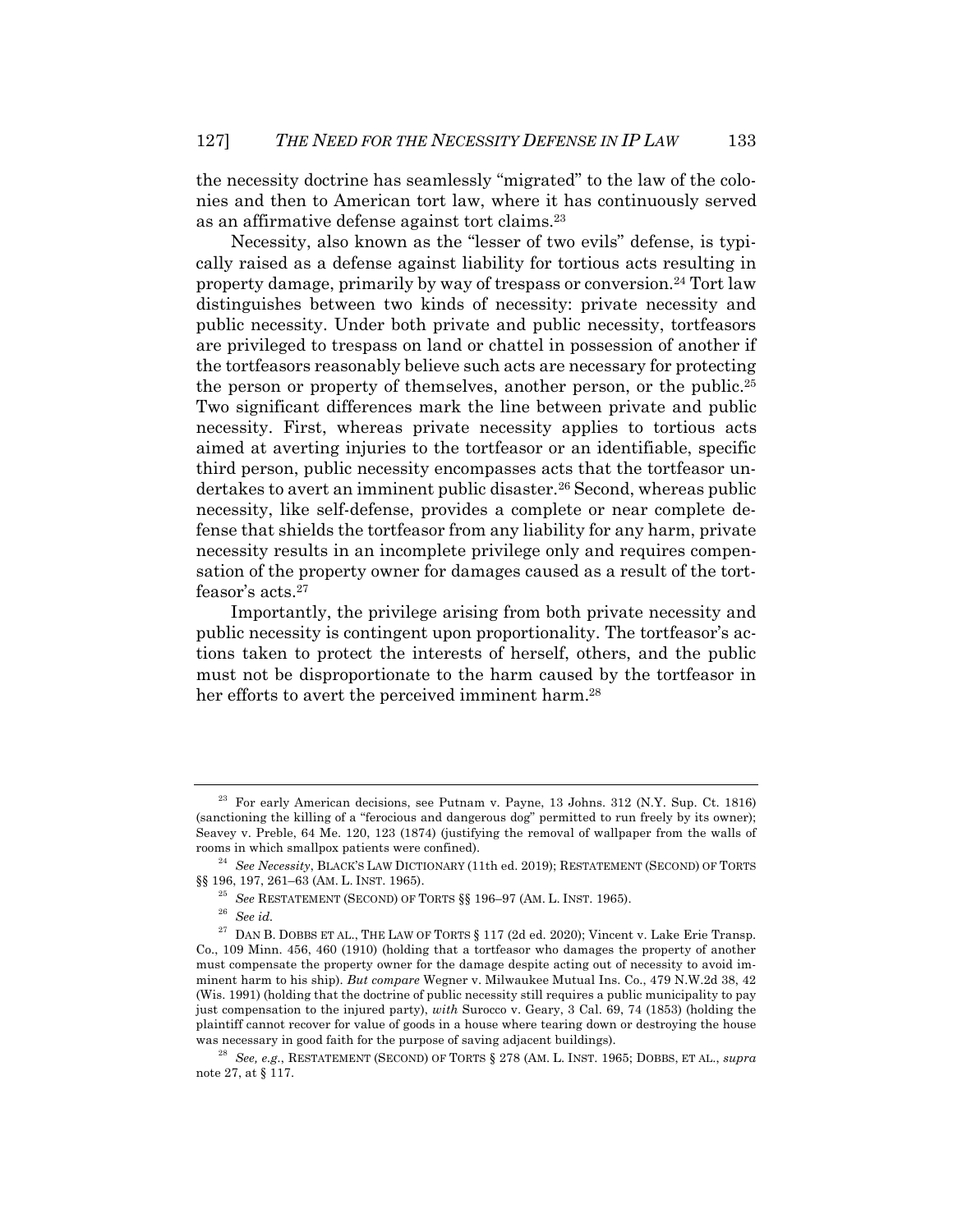The attractiveness of the necessity defense as a ready-made way of balancing competing private and public interests in contexts of emergencies has also led scholars to explore its application in a variety of areas beyond tort law. Examples include the use of necessity in customary international law to alleviate pressures on sovereign debtors<sup>29</sup> and in pandemic-fueled contract disputes.30 As we argue below, the necessity defense fits particularly well into IP law.

#### A. Bringing Tort Law Doctrines into IP

The contours and landscape of IP law evolve constantly. Although IP law has been increasingly expressed in statutes, it is not a strictly code-based body of law, and many aspects of IP rely heavily on common law reasoning from within and outside of IP law.<sup>31</sup> As such, judges deciding IP matters have allowed litigants to make arguments rooted in other areas of law, and courts have frequently "imported" doctrines from other bodies of law into IP law, with many such doctrines later becoming incorporated into IP statutes.32

Our current perception of IP rights—as a form of property—and of the nature of lawsuits to enforce such rights—as grounded in tort

<sup>29</sup> *See, e.g.*, W. Mark C. Weidemaier & Mitu Gulati, *Necessity and the COVID-19 Pandemic*, CAP. MKTS. L.J., June 12, 2020, at 1–3.

<sup>30</sup> *See, e.g.*, Dwight Kealy, *Can You Cancel a Contract Due to Coronavirus (COVID-19)?*, CONCORD CONNECTOR (Mar. 31, 2020), https://www.concordlawschool.edu/blog/news/cancel-contract-coronavirus-covid-19/ [https://perma.cc/Q5CE-XXQS].

<sup>31</sup> *See, e.g.*, Edmund W. Kitch, *Intellectual Property and the Common Law*, 78 VA. L. REV. 293 (1992).

 $32$  The most famous example for an "importation" of a tort common law doctrine that did not exist the relevant statute and its implementation to an IP case is Sony Corp. v. Universal City Studios, 464 U.S. 417 (1984). The Supreme Court said: "The absence of . . . express language in the copyright statute does not preclude the imposition of liability for copyright infringement on certain parties who have not themselves engaged in the infringing activity." *Id.* at 435. And later, "[t]here is no precedent in the law of copyright for the imposition of vicarious liability on such a theory." *Id.* at 439. For cases in which courts deciding IP matters created new doctrines that have later become part of the common law of IP, see, for example, Hotchkiss v. Greenwood, 52 U.S. 248, 269–70 (1850) (creating what would later become the obviousness doctrine in patent law, which was also, ultimately, incorporated into the patent statute 102 years later); Whittemore v. Cutter, 29 F. Cas. 1120, 1121, (C.C.D. Mass. 1813) (No. 17,600) (effectively creating an experimental use defense in patent law, which has since been recognized and applied by courts deciding patent cases); Morton Salt Co. v. G. S. Suppiger Co., 314 U.S. 488, 493 (1942) (creating the equity-based doctrine of patent misuse), *abrogated by* Ill. Tool Works Inc. v. Indep. Ink, Inc., 547 U.S. 28 (2006); Alexander Milburn Co. v. Davis-Bournonville Co., 270 U.S. 390, 401–02 (1926) (establishing a new type of anticipation doctrine in patent law for inventions disclosed in earlier patent applications that are only published or issued after the anticipated invention; this doctrine would later be made part of the Patent Act of 1952); *see also*, *generally*, Jay Dratler, Jr., Palsgraf*, Principles of Tort Law, and the Persistent Need for Common-Law Judgment in IP Infringement Cases,* 3 AKRON INTELL. PROP. J. 23, 26 (2009) (explaining how courts "are [building a] rational jurisprudence of secondary liability for IP infringement upon the foundation of . . . two great common-law principles of tort law: proximate cause and culpability.").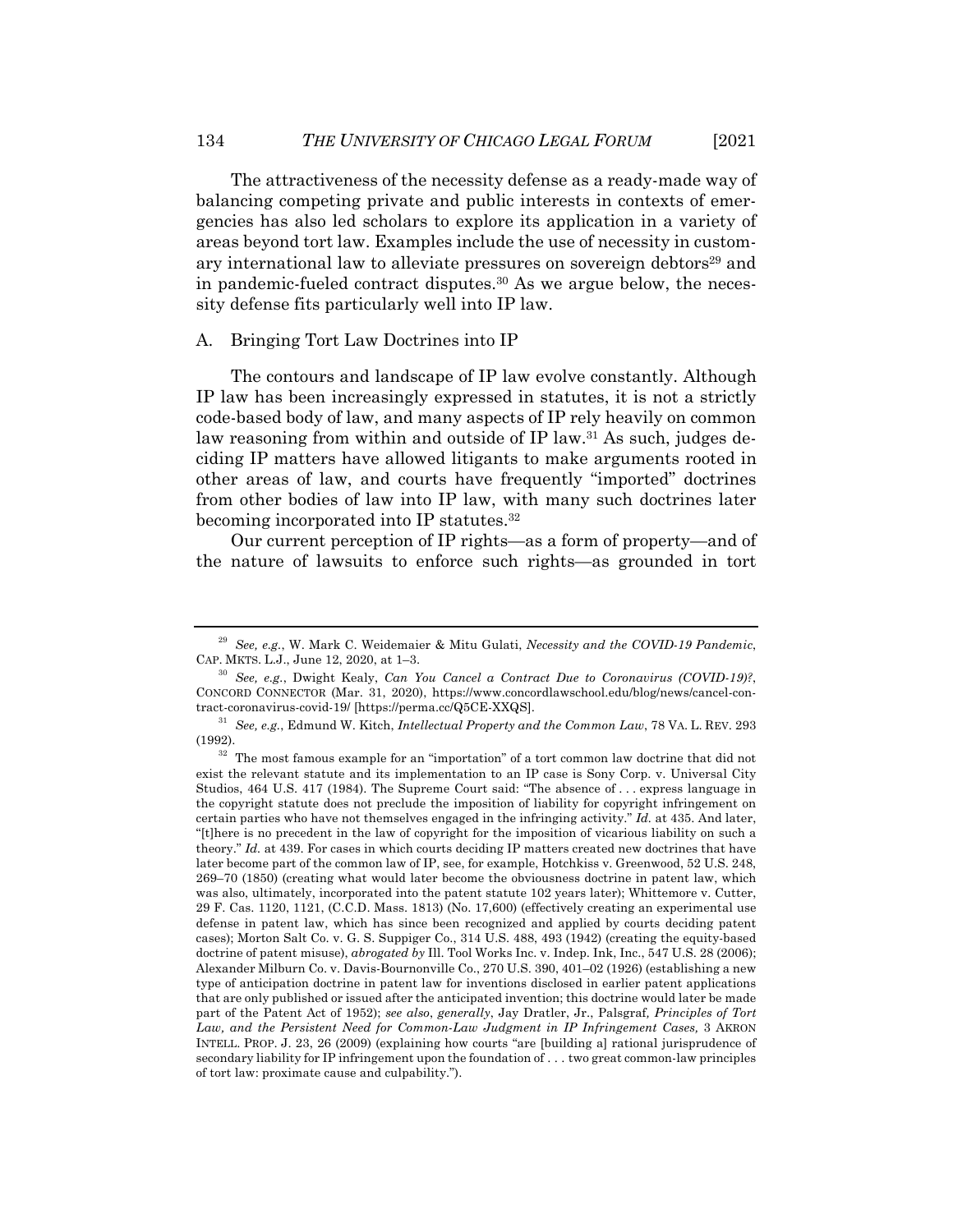law33—suggest that there are no major theoretical or doctrinal impediments to applying the necessity doctrine in IP matters.<sup>34</sup> Indeed, as argued by Professor Michael Carrier in his 2004 article, "Cabining Intellectual Property Through a Property Paradigm," necessity, along with other equitable and common-law defenses, already either plays or could play a significant role in limiting intellectual property rights under existing property law in the context of public health emergencies.<sup>35</sup> IP law's close connection to a property law framework creates an opportunity to draw from the necessity doctrine to address deficits in the existing IP ecosystem.

To be sure, IP law already includes a variety of well-established mechanisms for limiting the enforceability of IP rights.36 However, the COVID-19 pandemic has provided us with at least one particularly stark example of how these existing mechanisms offer inadequate protections from liability in situations involving public health emergencies. We propose incorporating the necessity defense into IP law as an additional mechanism in the legal toolkit of protections from liability. The necessity defense would coexist with other mechanisms already embedded into national and international IP frameworks, such as march-in rights,37 compulsory licensing,38 and government patent use.39 It would operate much like a safety valve, becoming available to multiple players during large-scale crises. The need for such a safety valve has become ever more salient in light of ongoing difficulties in deploying existing mechanisms designed to balance the exclusionary effects of IP rights during the current public health crisis. <sup>40</sup> Although we confine our

<sup>33</sup> *See, e.g.*, Dratler, *supra* note 32, at 25 ("Infringement of intellectual property (IP) is just a kind of tort.").

 $34$  That the necessity defense has not had occasion to make its IP debut is, perhaps, unsurprising. As a relative "newcomer," IP law may not have had proper opportunity to encounter situations that could give rise to circumstances of necessity, which would have prompted the implementation of this old tort law doctrine in IP claims. For the readers less familiar with the relative newness of intellectual property laws when compared to other branches of the law (e.g., real property), see, for example, William W. Fisher III, *The Growth of Intellectual Property: A History of the Ownership of Ideas in the United States* (1999), https://cyber.harvard.edu/property99/history.html [https://perma.cc/27WV-QK7U].

<sup>35</sup> *See* Carrier, *supra* note 21, at 123–27; s*ee also* PEÑALVER & KATYAL, *supra* note 18, at 190– 97 (advancing necessity as a possible mechanism for overcoming IP protections during public health emergencies); Sandrik, *supra* note 21, at 143 (proposing an incomplete privilege to infringe IP similar to the necessity defense).

<sup>36</sup> *See generally* Carrier, *supra* note 21.

 $37$  35 U.S.C. § 203 (2019).

<sup>38</sup> Agreement on Trade-Related Aspects of Intellectual Property Rights (TRIPS) art. 31, Apr. 15, 1994, 1869 U.N.T.S. 299; *see also* Kumar, *supra* note 4.

 $39$  28 U.S.C. § 1498(a) (2019).

<sup>40</sup> *See, e.g.*, Ryan Whalen, *The Bayh–Dole Act & Public Rights in Federally Funded Inventions: Will the Agencies Ever Go Marching in?*, 109 NW. U. L. REV. 1083, 1083 (2015) (noting that the U.S. government has never exercised march-in rights over federally funded inventions).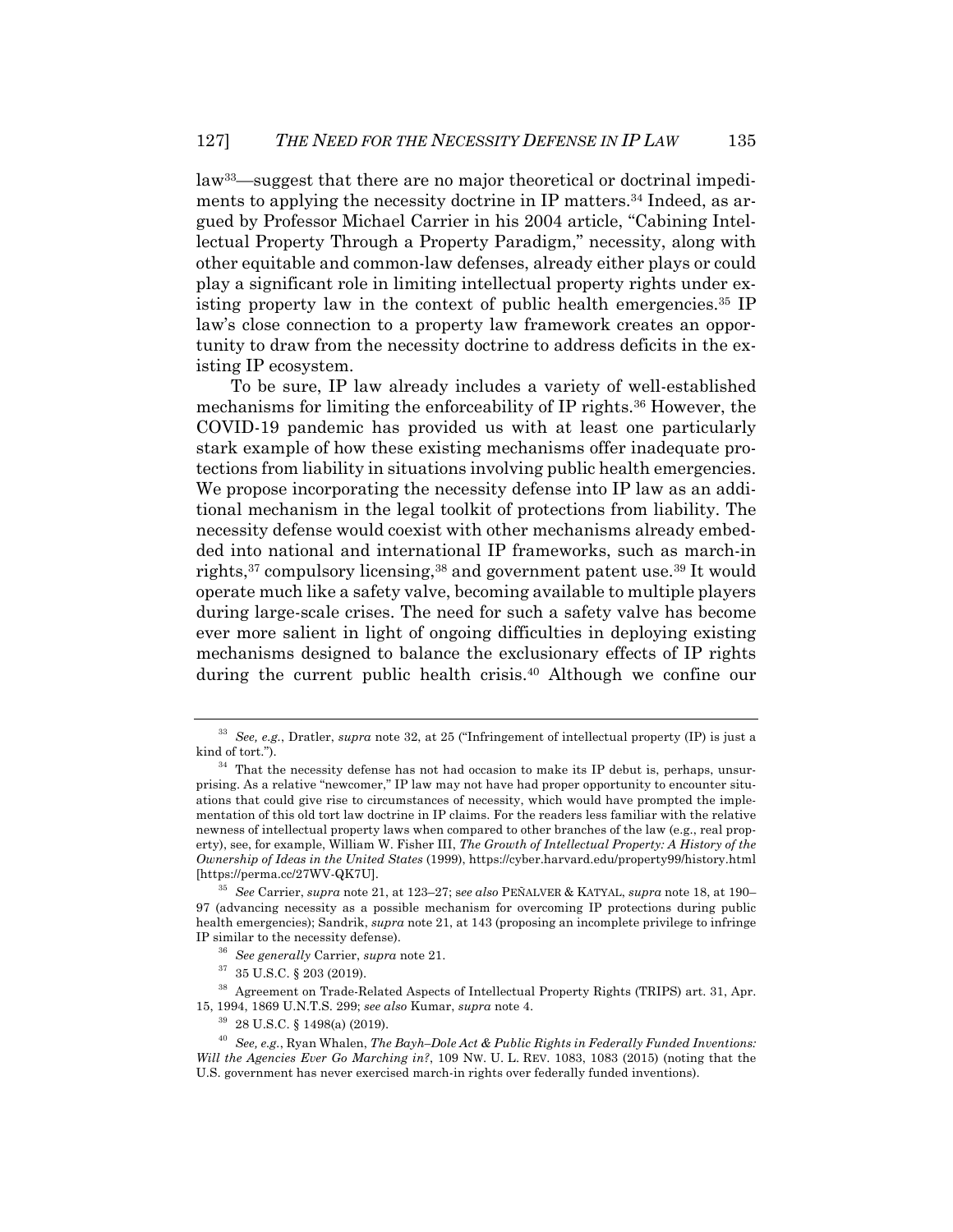analysis here to a carefully tailored version of the necessity defense, focusing primarily on patent law, the necessity doctrine could also be easily applied in other areas of IP.

B. Applying Private Necessity and Public Necessity to IP Law

When thinking about the necessity defense in the context of the COVID-19 pandemic, one can envision several scenarios in which the doctrine may be helpful to further the goals of protecting individual and public health. Take the 3-D printing of respirator valves as an example. The engineers who 3-D scanned the valves, created the 3-D printing instructions file, and then used the file to print the replacement valves could potentially be subject to a whole range of patent infringement claims. Claims against the engineers could include infringement of any patent claims covering the valves themselves and the process of making them, inducement of infringement of any patent claims involving the use of the valves or respirators containing them, and contributory infringement by making the valve 3-D printing instructions widely available. The engineers might also be liable for copyright infringement involving the file containing the software instructions for printing the valves. In light of this smorgasbord of potential liabilities, it is unsurprising that the engineers were highly reluctant to share the printing instructions for the respirator valves with others who may have been facing the same problem as the local hospital. The uncertainty regarding the nature and scope of liability exacerbates the problem. Indeed, most people, let alone "Good Samaritans" like the Italian engineers, do not have the time or resources to seek a freedom-to-operate opinion that could clarify the legal landscape or to defend themselves against a potentially multifaceted IP infringement lawsuit.

Had the engineers known that they could rely on the necessity defense to protect themselves from liability, this would have reduced the perceived and actual risk of sharing the 3-D printing instructions with others. Since the engineers' actions were meant to address a public health emergency and help save the lives of non-specifically identified, critically ill patients in need of ventilators, the engineers would have been able to defend themselves by raising the public necessity defense. The necessity defense would have privileged their actions and shielded them from liability for any IP infringement damages that may have resulted from their actions. This is an example of what we view as a case of "public necessity." The necessity defense would serve to protect the infringers from liability for their infringement as it relates to activities done without expectation of payment to save nonspecific individuals from a life-threatening condition during a public health crisis.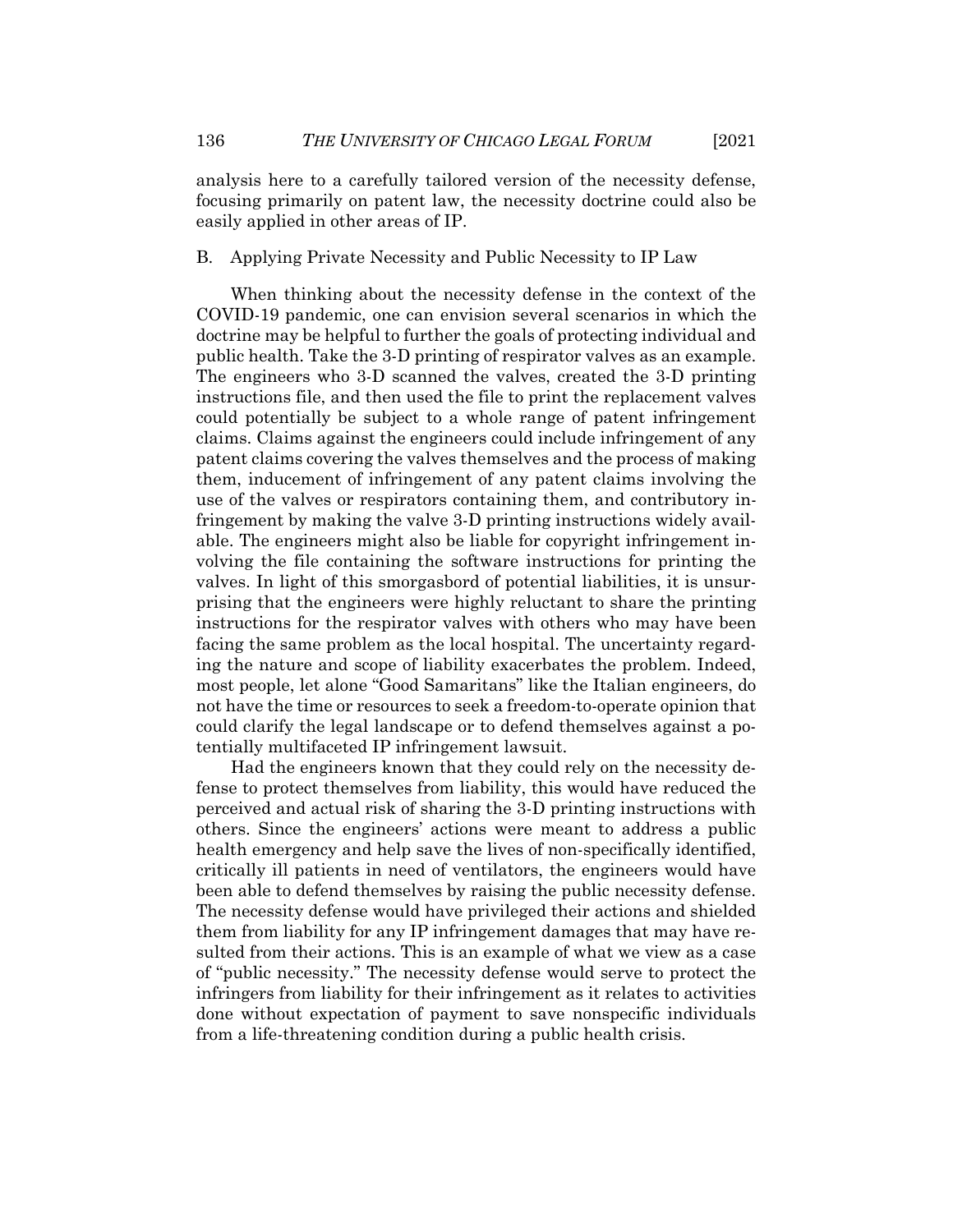However, the application of the defense becomes more complicated if the engineers were to assist specific, identified individuals or entities such as the local hospital in Northern Italy. In such a case, the necessity may be viewed as "private" because the infringement takes place to satisfy a specific private need and, moreover, may sometimes involve payment to the infringer. In the case of private necessity, although the infringer will be liable for damages, the infringing actions are privileged in the sense that they cannot be enjoined, and the necessity context will inform the determination of damage awards. By making the private necessity defense available, courts could send a strong signal that certain infringing actions are privileged under the law and that infringement of IP rights, even when intentional, does not always constitute wrongful conduct. It would also, presumably, have ramifications for the damages awarded in such cases, which may be relatively low on account of the privilege.41

In another example, chemists and compounding pharmacists may be able to fabricate a patented pharmaceutical which is in short supply but is necessary to treat patients suffering from COVID-19, such as the drug remdesivir. Such chemists and compounding pharmacists may be highly reluctant to help alleviate the dire need for such medicine if they know they may be liable for patent infringement. Knowing that they would have a defense against infringement claims would allow them to address the public health emergency of COVID-19 by reducing the drug shortage. In this example, the cost of compounding the drug may be significant, in contrast to the nominal cost of creating the 3-D printing instructions and the actual printing of the respirator valves from the previous example. In that case it may serve the public interest to allow the compounding pharmacists to receive reimbursement for their efforts by individuals and entities procuring the drug. While compensation for costs seems important, however, it is unclear what price, beyond the cost of manufacturing the drug, the compounding pharmacists should be able to charge if they wish to raise a necessity defense.

The answer to the dilemma of whether to allow for compensation for infringement may lie not in the question of whether the necessity defense should be made available (we think it should), but rather the type of necessity that the compounding pharmacists should be able to

 $41$  Consider, for example, the damages that might accrue if the actions of the engineers using 3-D printing to make valves were challenged. At \$10,000 per valve, an award of actual damages to the valves' IP rightsholder could potentially deter the engineers from assisting the local hospital. However, should the IP rightsholder bring suit against the engineers, which it may be reluctant to do for various reasons not the least of which being public relations concerns, it is possible that a court deciding the matter of damages would only award the rightsholders reasonable damages under the circumstances. See below for further discussion of such a scenario.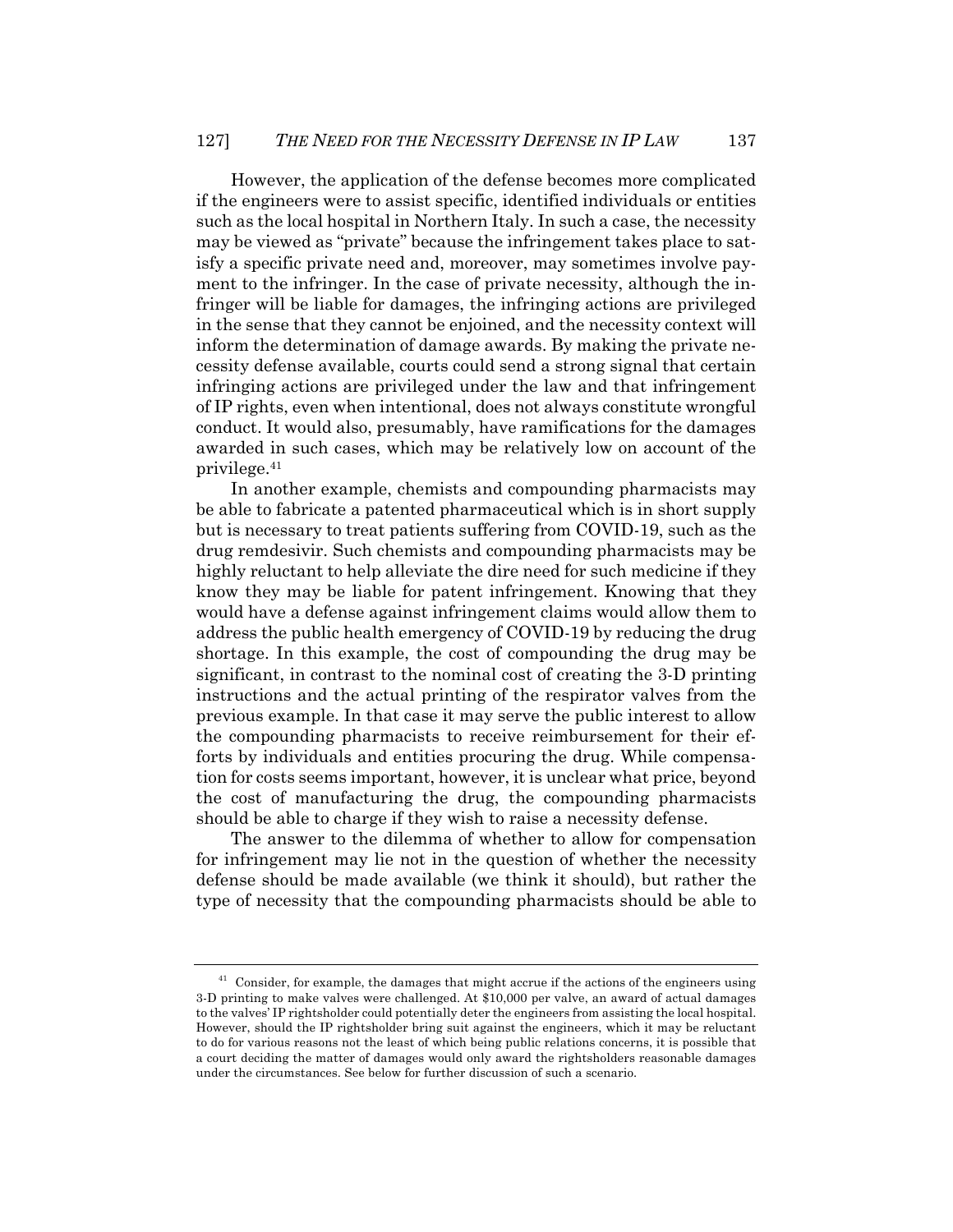assert—private or public. We believe that if the pharmacists merely recoup their manufacturing costs, then the public-service nature of their actions mandates that they should be able to raise a public necessity defense. Allowing the pharmacists to do so would render them not liable for any damages their actions may have caused. $42$  On the other hand, if the pharmacists sold the compounded drug for more than its cost of production, the compounding pharmacists should still be allowed to raise a private necessity defense and benefit from the privilege itself. They would then need to pay some or all of their profits to the IP rightsholder as reasonable royalties under the circumstances.43

### C. Balancing "Necessity" with Incentives for Innovation

The analysis of whether the necessity defense should be available to IP infringers, and in what form, becomes more complicated when it is not clear whether the public or private need is sufficiently dire to constitute an "emergency." It also becomes more complicated in situations in which it is unclear whether the possibility of harm to the individual or the public due to inaction is sufficiently imminent and whether the acts that might constitute infringement are indeed a "lesser evil." The need to preserve adequate incentives for innovation compounds the challenge of delineating the proper boundaries of the necessity defense.

The balancing that the necessity doctrine must embody a balancing of the need to respond to emergency needs and the need to protect longterm incentives to invest in the very technologies that become important in times of crisis. Maintaining the doctrine's focus on "necessity," carefully construed, offers the best way to preserve long-term incentives to innovate by limiting the protection it affords to infringers to situations of emergency. Yet determining what constitutes actual necessity—a task which will likely fall mainly to the courts—is likely to be the most challenging aspect of this defense. If "necessity" is defined too broadly, it will discourage the use of existing mechanisms for securing IP rights in situations where such transactions may be feasible and impact the value of IP rights for goods with potential lifesaving uses. If defined too narrowly, it will not provide adequate reassurance to those

<sup>42</sup> *See infra* Part III.D.

<sup>43</sup> *See generally* Kenneth W. Simmons, *Self-Defense, Necessity, and the Duty to Compensate in Law and Morality*, 55 SAN DIEGO L. REV. 357 (2018) (discussing the compensation requirements in situations of self-defense); Lee, *supra* note 22, at 401 (arguing that in cases in which necessity is asserted and in which compensation is warranted, "the just amount of compensation may be partial compensation.").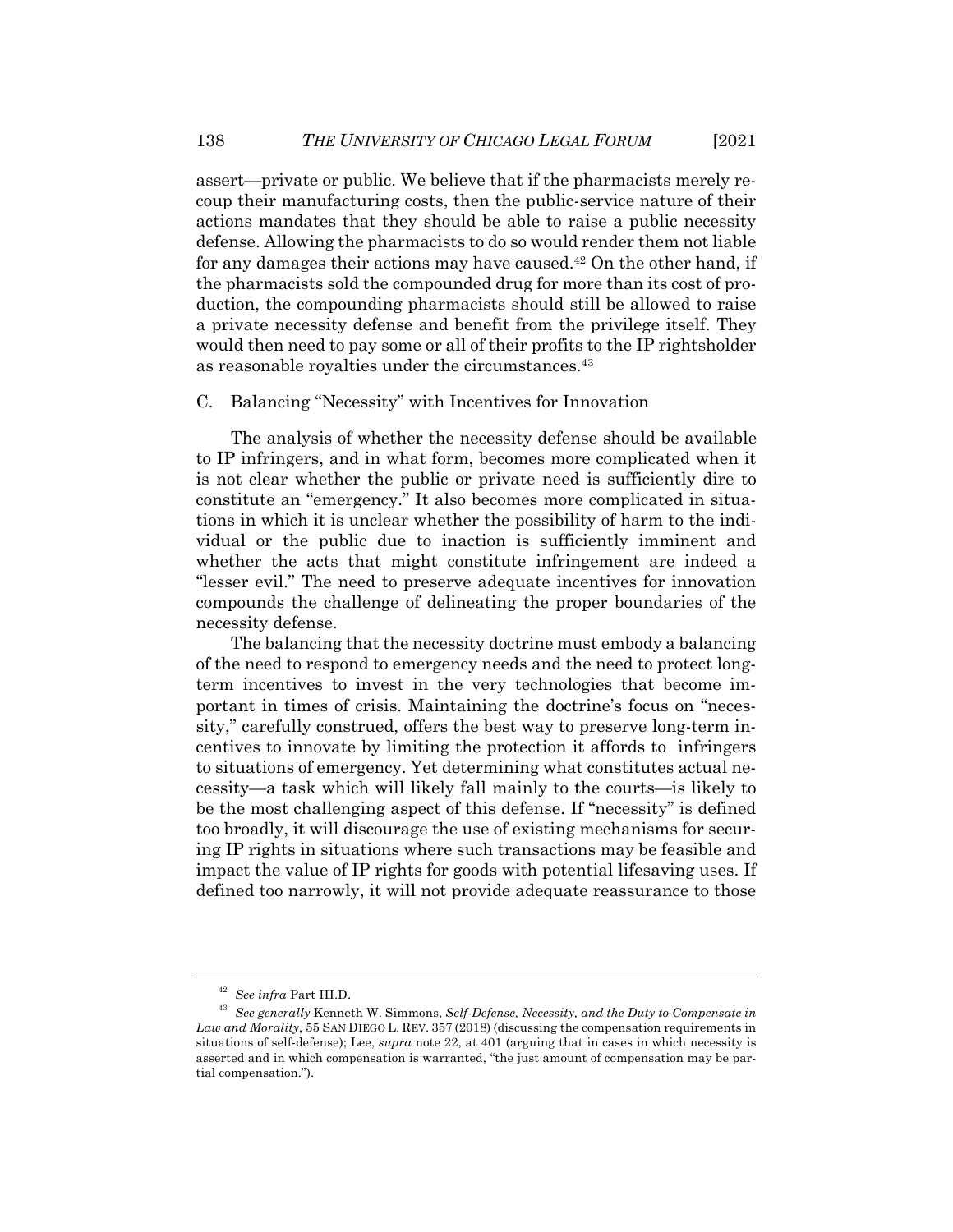who might otherwise engage in potentially infringing lifesaving activity.44 And if defined in a way that leads to uncertainty, it will fail to protect incentives both for emergency use and for innovation.

The challenges of defining "necessity" in a way that gets the balance right may be clearly illustrated in the context of HIV/AIDS, for which treatments are available but inaccessible to many despite its recognition as an epidemic. <sup>45</sup> Suppose the compounding pharmacists discussed in an earlier example would now like to fabricate their own version of the treatment known as pre-exposure prophylaxis, or PrEP, for HIV/AIDS,46 which they intend to hand out for free or at a minimal cost to individuals who are at high risk of contracting HIV but cannot otherwise afford PrEP. Would the AIDS epidemic qualify as sufficiently dire to be considered a public health emergency? Will the risk of contracting HIV and developing AIDS sans-PrEP be viewed by courts as sufficiently imminent to necessitate the infringement of PrEP patents?

One possible solution would be to condition the applicability of the necessity defense on a formal declaration of a public health crisis (or similar assessment) by agencies within the Department of Health and Human Services, such as the National Centers for Disease Control and Prevention (CDC) or the National Institutes of Health (NIH), or perhaps a global health-oriented institution like the World Health Organization.47 Under such a scenario, the HIV/AIDS crisis in the United States, which as of late 2020 is regarded as an epidemic by the CDC and other public health-oriented agencies, would potentially qualify as one of the limited cases in which the necessity defense should become available in IP matters. 48

However, even limiting the application of the necessity defense to recognized health emergencies leaves open questions about the application of the defense. Would the infringement of IP rights in PrEP be viewed by the courts as the "lesser evil," for example, when balancing the policy goal of maintaining incentives for innovation in the area of

<sup>44</sup> *See* Guido Calabresi & A. Douglas Melamed, *Property Rules, Liability Rules, and Inalienability: One View of the Cathedral*, 85 HARV. L. REV. 1089 (1972); Ian Ayres & J. M. Balkin, *Legal Entitlements as Auctions: Property Rules, Liability Rules, and Beyond*, 106 YALE L.J. 703, 704 (1996); Louis Kaplow & Steven Shavell, *Property Rules Versus Liability Rules: An Economic Analysis*, 109 HARV. L. REV. 713 (1997).

<sup>45</sup> *See Fact Sheet: Today's HIV/AIDS Epidemic*, U.S. CTRS. FOR DISEASE CONTROL & PREVENTION (Aug. 2016), https://www.cdc.gov/nchhstp/newsroom/docs/factsheets/todaysepidemic-508.pdf [https://perma.cc/KC9S-L7MC].

<sup>46</sup> *See PrEP*, U.S. CTRS. FOR DISEASE CONTROL & PREVENTION, https://www.cdc.gov/hiv/basics/prep.html [https://perma.cc/62G6-CFA9] (last visited June 27, 2021).

<sup>47</sup> Another similar solution proposed by Professor Michael Carrier is to use the standard of the Model State Emergency Health Powers Act as a threshold for determining what constitutes a public health emergency of sufficient severity to justify the use of necessity as a defense to IP infringement claims. *See* Carrier, *supra* note 21, at 125–27.

<sup>48</sup> *See Fact Sheet: Today's HIV/AIDS Epidemic*, *supra* note 45.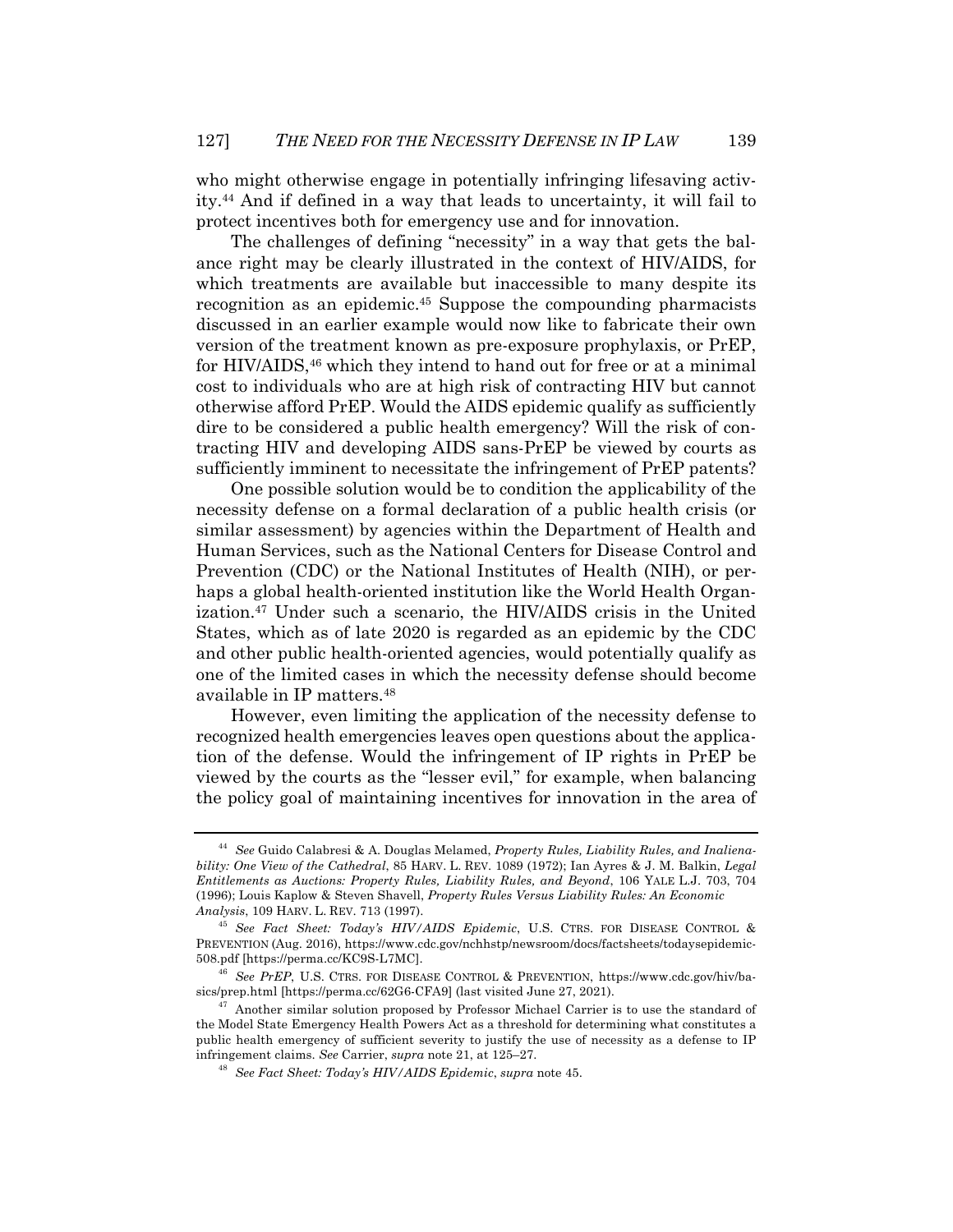AIDS treatments with making such treatments available to individuals who cannot afford them? Difficult questions like these will pervade the IP cases in which the necessity defense is likely to be argued. The fact that applying the doctrine will require complex line drawing with competing interests in mind should not, however, discourage courts from allowing necessity arguments to be made in IP cases in the first place. Nor should it be taken as an indication that the necessity doctrine is unsuitable for IP law. It only means that the necessity doctrine warrants thoughtful application in this new legal territory, requiring careful consideration by judges on a case-by-case basis.

#### D. Who Pays for the Infringement?

A remaining critical issue that needs addressing for our proposed approach to work is how to allocate the cost of the privileged infringement. If the answer is not the IP rightsholder, then who should bear the cost of the infringement? This issue becomes particularly salient in cases of public necessity, in which IP rightsholders would remain without any remedy for damages they may have suffered due to the necessary infringement.

Here, we take a cue from Professor Stephen Sugarman, who has powerfully argued that in an ideal society rightsholders should not be troubled by their losses but rather "pleased that their property was able to be used to facilitate . . . a socially desirable outcome."49 He thus advocates for a regime in which necessity gives rise to weakened, "commonly owned" property rights, especially where the infringer cannot afford to pay.<sup>50</sup> This is not, admittedly, how most IP rightsholders especially biomedical product manufacturers—are likely to view situations of necessity.51 Supply limitations are considered integral to the "IP bargain." It is at best doubtful that the IP rightsholders will embrace the view that they ought to be pleased that their property rights were set aside without their approval or authorization to facilitate a socially desirable outcome.52

<sup>49</sup> *See* Stephen D. Sugarman, *The Necessity Defense and the Failure of Tort Theory: The Case Against Strict Liability for Damages Caused While Exercising Self-Help in an Emergency*, 5 ISSUES IN LEGAL SCHOLARSHIP, no. 2, 2005, at 2.

<sup>&</sup>lt;sup>50</sup> *Id.* at 4. Notably, Professor Sugarman's argument was made mostly in the context of private necessity and in critique of the legal duty to compensate the rightsholder. Some of Professor Sugarman's arguments, however, are applicable to the context of public necessity, where the duty to compensate does not exist in most cases.

<sup>51</sup> *See, e.g.*, JULES COLEMAN, RISKS AND WRONGS 292–96 (1992) (describing a particularly relevant example where one diabetic—Hal—is, in his opinion, under a duty to compensate another insulin user—Carla—for some insulin that Hal took from Carla in order to save his life).

 $52$  Indeed, pharmaceutical companies have expressed significant reluctance to make their IP available more widely even during the height of the COVID-19 pandemic. *See, e.g.*, Brenda Sandburg, *Should Pharma Release IP for COVID-19 Research? Novartis Exec Weighs In*, PINK SHEET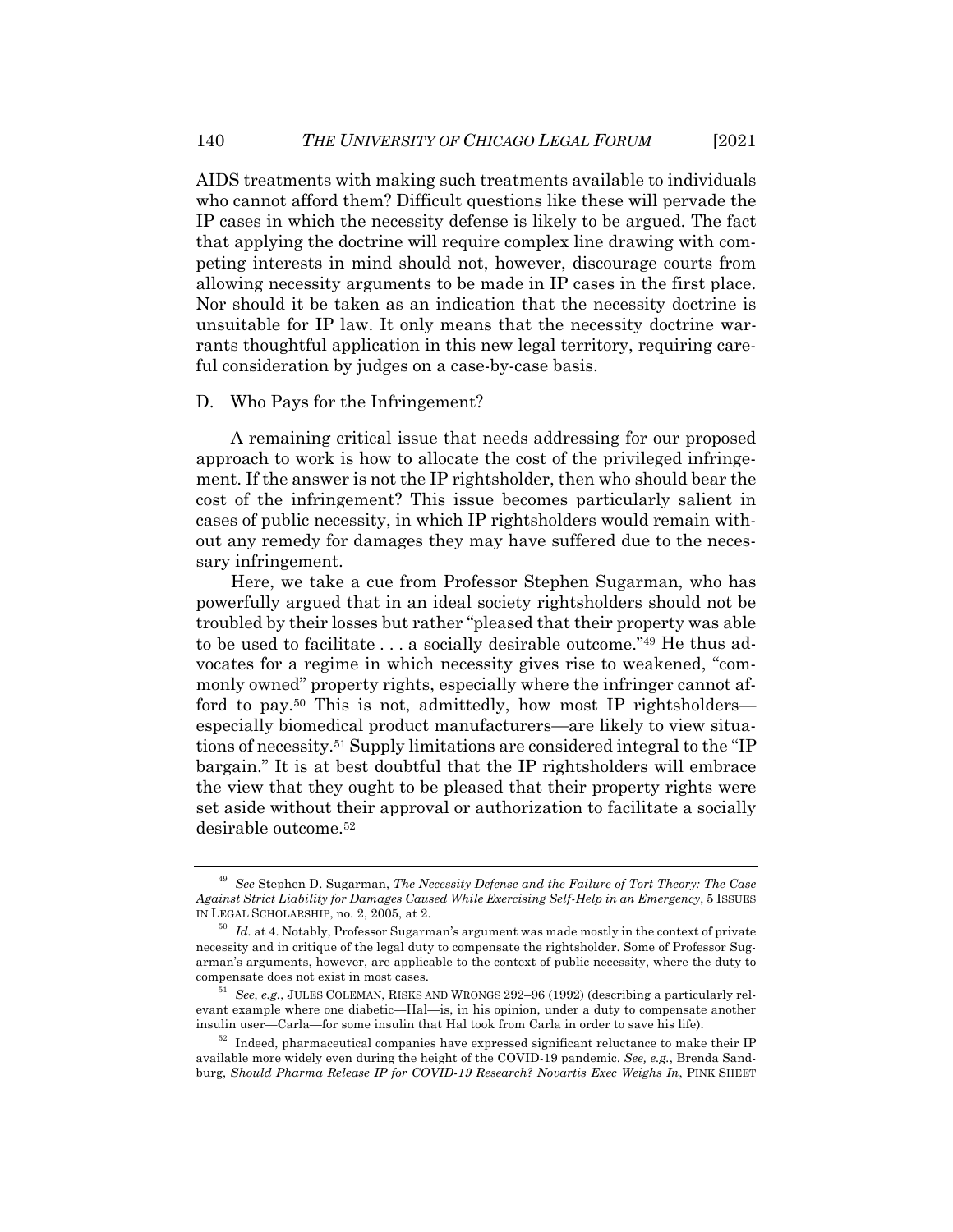The IP system rewards invention with private property rights. Thus, many will feel that it would be unfair for rightsholders whose IP was effectively appropriated by infringers and courts—under the judicial finding of necessity—to be the sole bearers of the cost of such appropriation. In situations of public necessity, where the infringement confers a broad public benefit, it may feel particularly unfair to impose the costs on the rightsholder. Furthermore, as discussed earlier, leaving IP rightsholders without remedy might be at odds with IP law's underlying premise—indeed, raison d'être—of incentivizing innovation and creative activities.53

We further recognize that our proposal has implications from an innovation policy perspective, as any mechanism that weakens the IP status quo may have chilling effects for research and development in the affected fields. But these effects are likely to be limited given that the application of the necessity defense we proposed is highly limited in breadth and scope. Our proposal seeks to respond to situations of extreme public health need in which the goals of one branch of the law (intellectual property) temporarily retreat to help achieve the goals of another area of law and policy (public health) under circumstances of abnormally heightened challenges. In considering such a tradeoff, it is essential to remember that IP is merely a means to an end—an instrument created by society to achieve desirable goals. As such, IP protections ought to recede where a specific, immediate, and undeniable public benefit requires it. Arguably, the balance we are articulating and accentuating through the necessity defense is inherent in the original design of the IP system and serves its original objectives.

Moreover, the unfairness to rightsholders will be less troubling where the damages from an infringement are likely to be low. In most cases where the necessity defense is likely to succeed, damages to IP rightsholders are unlikely to be substantial. In the case of the 3-D printed ventilator parts or compounding pharmacists making a drug in severe shortage, for example, the defense serves to meet urgent needs in situations of market failure in which no clear profit opportunities are lost. The defense, thus, solves a capacity problem and facilitates satisfying urgent public needs at a price that makes them unattractive to IP

<sup>(</sup>May 18, 2020), https://pink.pharmaintelligence.informa.com/PS142186/Should-Pharma-Release-IP-For-COVID-19-Research-Novartis-Exec-Weighs-In [https://perma.cc/WTZ3-27LC].

 $53$  It would be difficult if not impossible to weigh the respective long-term benefits of IP law and the short-term benefits of setting aside of IP rights to meet a public necessity. Where one prevails, the other might suffer. *But see* Carrier, *supra* note 21, at 126 (arguing that the potential adverse effects of application of the necessity defense to IP during public health emergencies might be less severe than expected); PEÑALVER & KATYAL, *supra* note 18, at 194–96 (arguing that "it is far from obvious what the magnitude of the impact of any given increase or decrease in intellectual property protection will be" subsequent to application of the necessity defense, especially given the unpredictable nature of public health emergencies).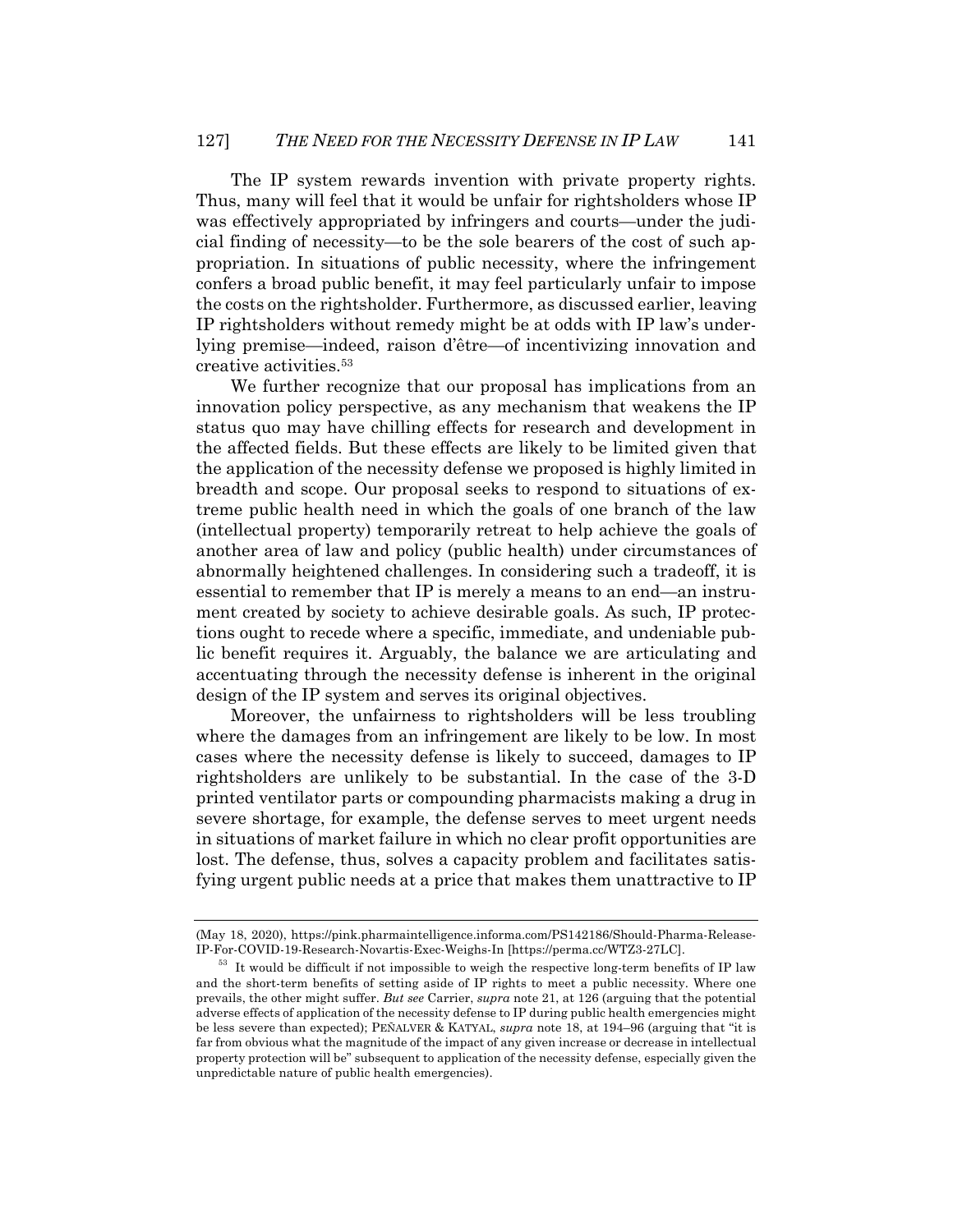holders or their licensees. Specifically, under U.S. patent law, if the defense sidesteps a capacity problem, and solving the problem does not impact sales, then there are no lost profits to recover and arguably little by way of reasonable royalties.<sup>54</sup> Thus, if the defense is used to facilitate treatments for people who could otherwise not afford such treatments, IP rightsholders may not be able to establish that they have lost revenue due to the excused infringement.55

In some cases, however, the damages to IP rightsholders due to the necessity-privileged infringements may be significant. In the extreme case in which the privileged infringement severely undermines the economic sphere of the IP right, we propose that the IP rightsholder be able to seek compensation under the Tucker Act.56 In such cases, IP rightsholders should be able to sue the government by filing a lawsuit against the U.S. government in the Court of Federal Claims for what effectively amounts to a government taking of the rightsholder's IP right—by judicial action—under the Fifth Amendment to the U.S. Constitution.

In those more likely cases where IP rightsholders suffer provable, non-minimal damages due to the exercise of the defense and in which the infringement does not result in a destruction of the IP in its entirety, we agree with Sugarman that insurance may provide adequate relief. As Sugarman notes, "[s]omeone who owns property of value knows (or surely should know) about insurance, and . . . the prudent thing is to buy insurance to protect losses beyond what . . . is a modest and readily absorbable loss."57 Reliance on insurance in such cases is likely to increase insurance rates for rightsholders as a group. The financial impact of such increase, which would presumably be extremely small,<sup>58</sup> may then be further mitigated by passing its cost along to and spreading it among consumers, thereby rolling it on to the public, which benefitted from the privileged infringement in the first place.

<sup>54</sup> *See* Panduit Corp. v. Stahlin Bros. Fibre Works, Inc., 575 F.2d 1152, 1156 (6th Cir. 1978) ("To obtain as damages the profits on sales he would have made absent the infringement, i.e., the sales made by the infringer, a patent owner must prove," among other factors, "his manufacturing and marketing capability to exploit the demand.").

<sup>55</sup> *See id.* ("To obtain as damages the profits on sales he would have made absent the infringement, i.e., the sales made by the infringer, a patent owner must prove . . . demand for the patented product.").

<sup>56</sup> 28 U.S.C. §§ 1346, 1491 (2019). The Tucker Act waives the United States' sovereign immunity to certain kinds of claims, including in cases of takings claims under the Fifth Amendment.

<sup>57</sup> Sugarman, *supra* note 49, at 110 (arguing that an innocent self-help reasonable rescuer should be placed in the same category as a natural peril, like a storm (or a pandemic)). The insurance solution may also prove useful in private-necessity situations, where the infringer is a business entity. Under such circumstances, the infringer's insurance coverage may serve to alleviate the financial burden of its duty to compensate the rightsholder for the privileged infringement.

<sup>58</sup> *See* Sugarman, *supra* note 49, at 111.